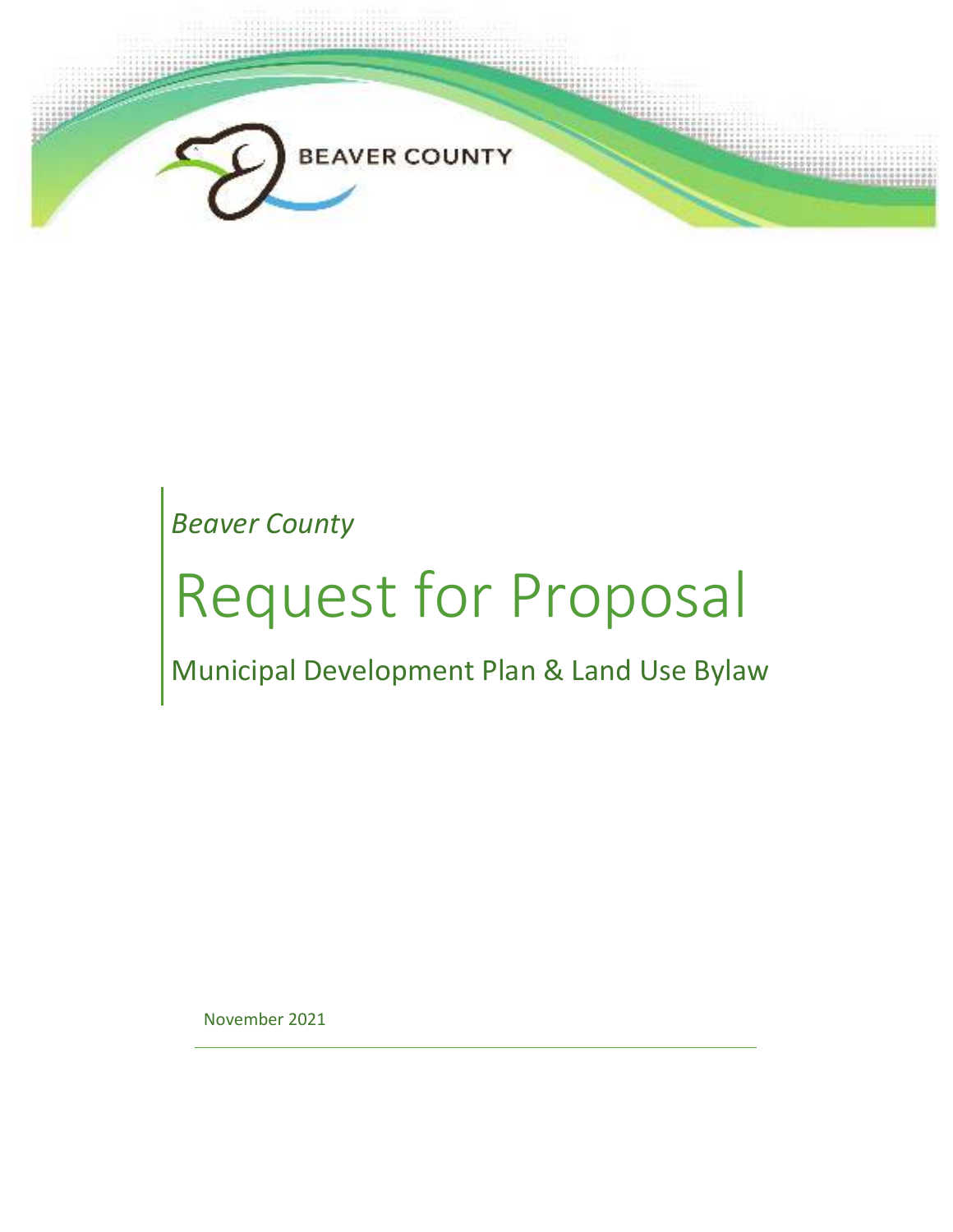# **CONTENT**

| 1                       |  |
|-------------------------|--|
| $\overline{2}$          |  |
| $\overline{\mathbf{3}}$ |  |
| 4                       |  |
| 5.                      |  |
| 6                       |  |
| $\overline{ }$          |  |
| 8                       |  |
| 9                       |  |
| 10                      |  |
| 11                      |  |
| 12                      |  |
| 13                      |  |
| 14                      |  |
| 15                      |  |

# **Key Dates:**

The process to complete the project is expected to take approximately 6 months.

The project timetable is as follows:

| November 8, 2021  | Distribute RFP                           |
|-------------------|------------------------------------------|
| November 26, 2021 | <b>Deadline for Written Questions</b>    |
| December 1, 2021  | RFP Closing Date & Time                  |
| December 15, 2021 | <b>Notification of Selection Results</b> |
| December, 2021    | <b>Contract Starts</b>                   |
| June 30, 2022     | <b>Contract Completion</b>               |

\*Dates are subject to change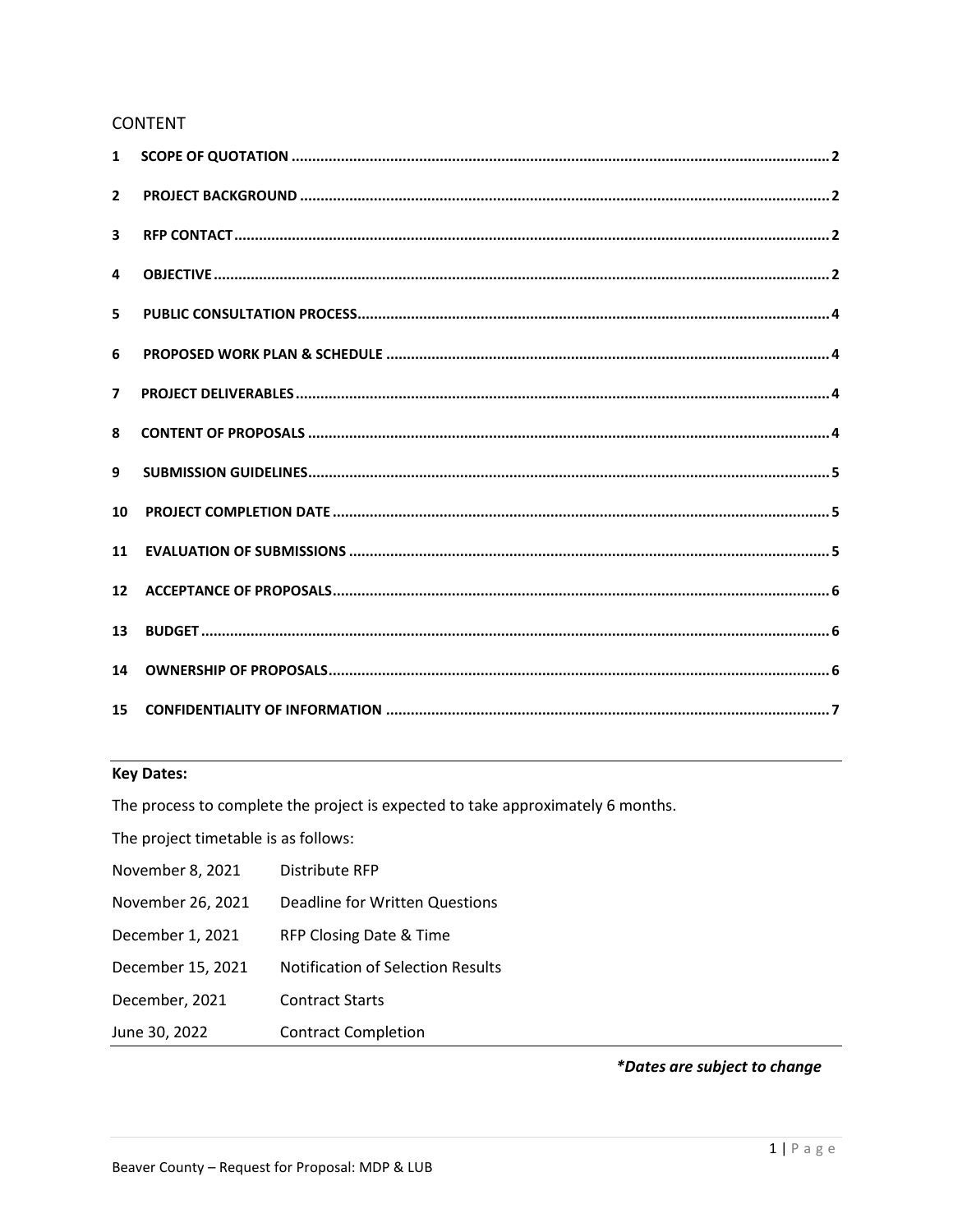#### 1 SCOPE OF QUOTATION

Beaver County invites proposals through this RFP to undertake a comprehensive review and rewrite of its Municipal Development Plan and Land Use Bylaw to reflect the needs of the County and community.

The County's existing Municipal Development Plan (MDP) and Land Use Bylaw (LUB) were approved in 1998. Both documents have had several amendments and consolidations but are in need of updating to reflect change to the community, keep up with changing development demands, modernize regulations, and minimize red tape for residents and stakeholders.

#### 2 PROJECT BACKGROUND

Beaver County is a rural municipality located in central Alberta, approximately a 30-minute drive east of Edmonton. Beaver County starts in the Beaver Hills Cooking Lake Moraine and extends east for about 120 km. The center and east sections of the County are utilized primarily for agricultural purposes. The west end is predominantly country residential development as agricultural capability of land is limited.

Within the boundaries of Beaver County are the Hamlets of Bruce and Kinsella, the towns of Tofield and Viking, as well as the villages of Ryley and Holden. Other areas include the Beaver Hills Biosphere, Cooking Lake – Blackfoot Provincial Recreation area, Ministik Bird Sanctuary and Beaverhill Bird Observatory.

Since the adoption of the existing MDP and LUB there have been several amendments:

- The adoption of new statutory plans (IDP's, ICF's)
- Equity Industrial Park Area Structure Plan
- Regulations for multi-lot country residential subdivisions
- Regulations for Recreational Vehicle Uses
- Added discretionary uses, site specific redistricting and new definitions

# 3 RFP CONTACT

 For the purposes of this process, the "RFP Contact" shall be: Kim Vana, Development Officer Direct Telephone: 825-385-0062, Main Office: 780-663-3730 Email: kvana@beaver.ab.ca

# 4 OBJECTIVE

To secure a Consultant to provide Beaver County with review and update of the Municipal Development Plan (MDP) and Land Use Bylaw (LUB). To specifically create a clear and concise MDP & LUB that reflect the changing needs of the community and provide a framework for future land use decisions.

#### *Municipal Development Plan*

- Review in context of the County's Municipal Sustainability Plan
- Review in context of the County's West End Growth Management Plan
- Beaver County Strategic Plan (2020 2030)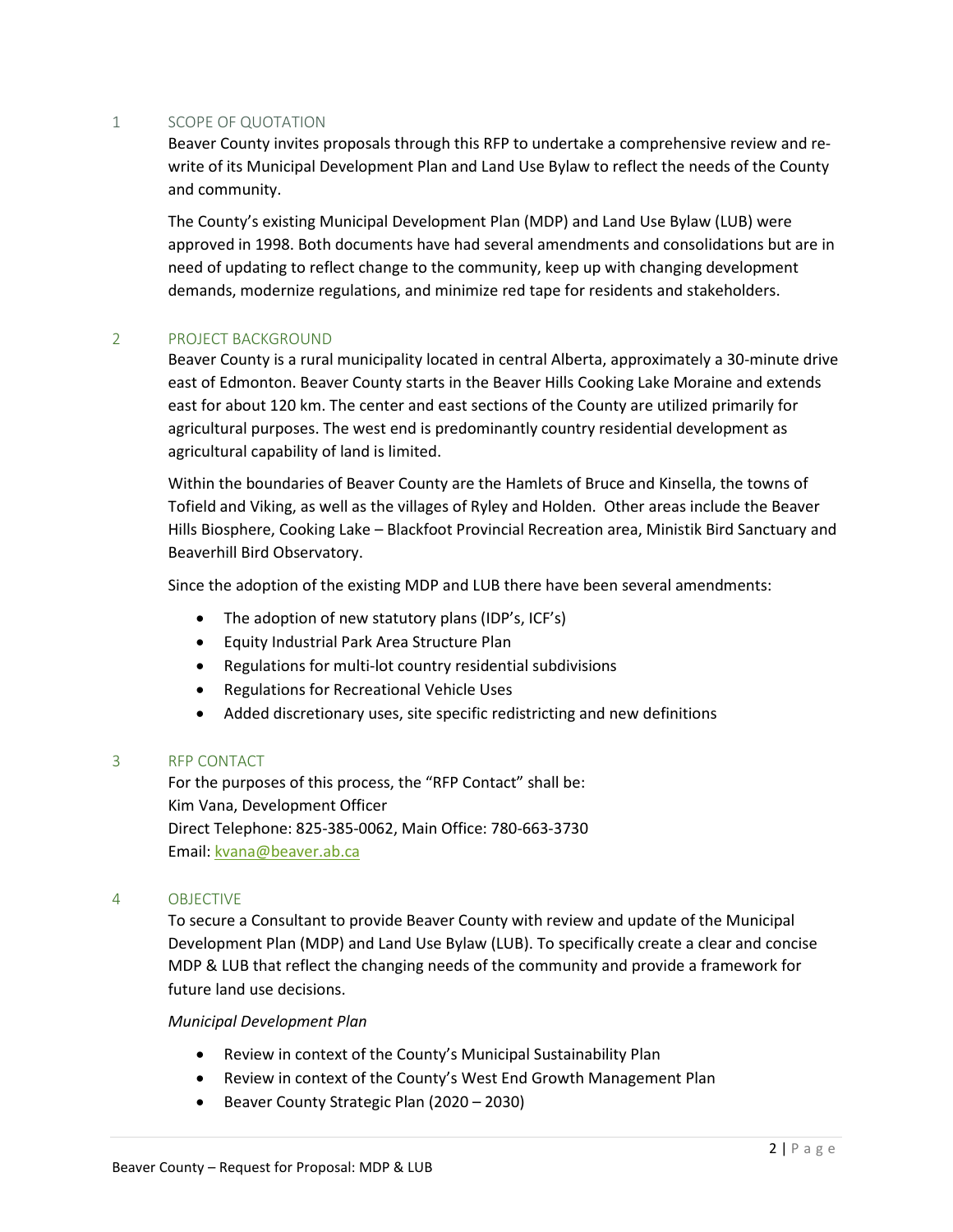- Ensure alignment with existing Intermunicipal Development Plans and Area Structure Plans
- Any Issues raised by administration, council or the community as part of the engagement process

#### *Land Use Bylaw*

- Consider land use regulation best practices
- Align with existing County policies and Provincial requirements
- Improve readability and reduce misinterpretation of regulations
- Enhance the development permit application and decision process
- Remove unnecessary regulations
- Modernize regulations to reflect current development trends
- Minimize red tape for residents and stakeholders

#### *Key Issues / Areas to be addressed beyond standard updating:*

- Improve environmental perimeters in regards to development buffers/setbacks from waterbodies
- Create regulations for proximity to railway lines, lot grading and landscaping, and private driveways (which are not an accessory to a permitted or discretionary use)
- Create regulations for development such as event centers, temporary special event permits, campgrounds, natural resource extraction, shooting ranges and cannabis production facilities
- Adding definitions and uses for alternative housing like tiny homes, garden and secondary suites
- Re-evaluating home occupations/commercial business located within Country Residential areas and within close proximity.
- Improving the development permit application requirements to reflect current provincial regulations
- Enhance the Development Authorities decision process in regard to imposing conditions to the approval of a permitted use to ensure compliance with respect to issues like site grading plans, geotechnical reports, caveats, and development agreements.

Some relevant documents to consider:

- Municipal Development Plan Bylaw 98-800 (as amended)
- Land Use Bylaw Bylaw 98-801 (as amended)
- Beaver County Municipal Sustainability Plan 2017
- Beaver County West End Growth Management Plan 2013
- Surface Drainage Bylaw 21-1110
- Beaver County Strategic Plan (2020 2030)
- Beaver County Council's Vision, Goals, and Results 2019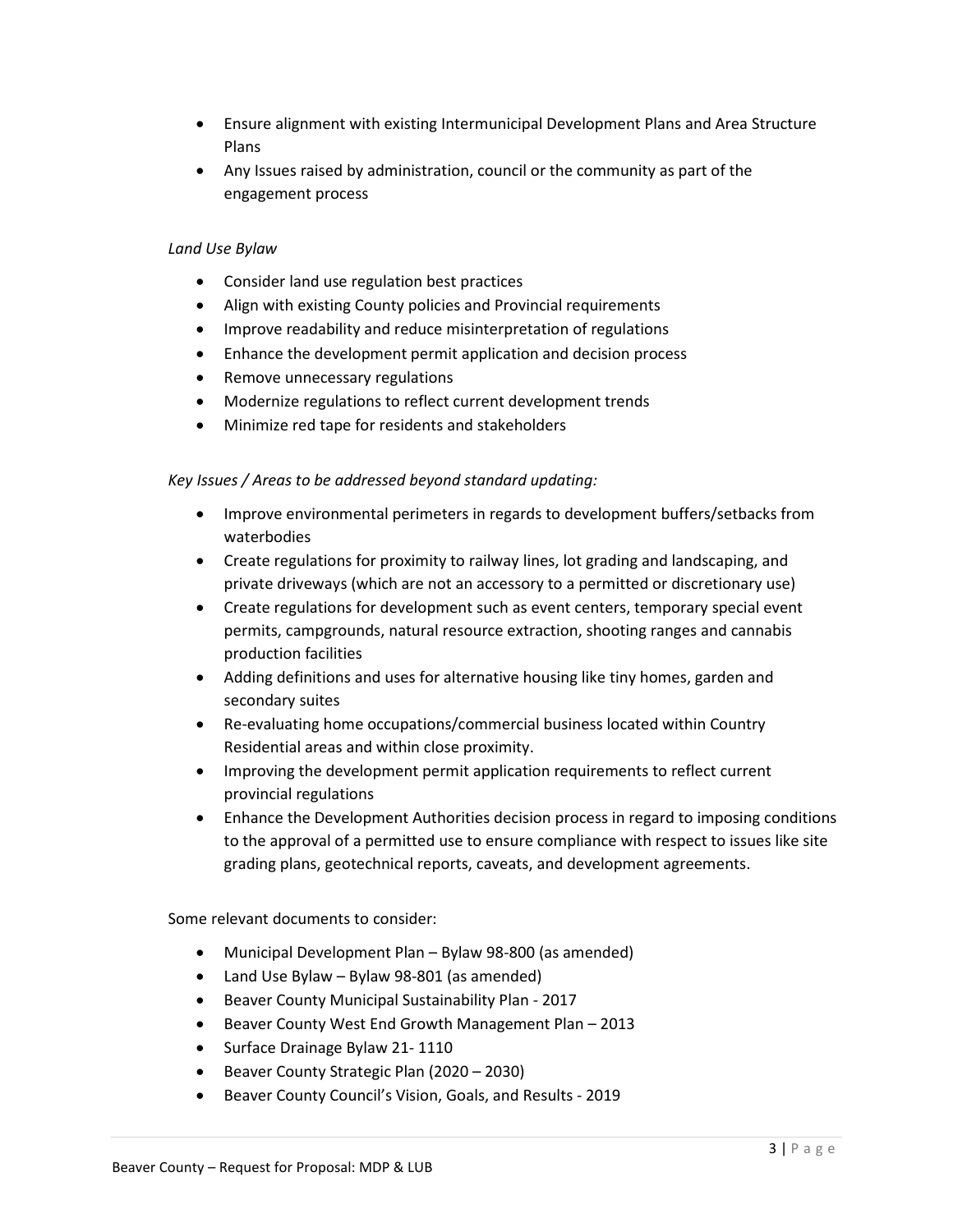- Intermunicipal Development Plans Town of Tofield, Town of Viking, Village of Ryley, Village of Holden and Strathcona County
- Highway 14 Corridor Plan
- Area Structure Plans Equity Industrial Park

# 5 PUBLIC CONSULTATION PROCESS

Public and other stakeholder involvement is key to the success of this project. The Consultant shall design a formal community consultation process which outlines the method(s) and tools for engaging the community and maximizing input in each stage of the project, which may include: community consultation sessions, public open houses, newsletters, surveys, notices, web materials, social media, mail/hand-outs. A written explanatory brief and other summary documentation shall be encouraged to assist members of the public in its understanding of the project.

Regular meetings are expected with the Planning and Development Department through the course of this project and may include other municipal staff.

Additionally, the Consultant will be required to present draft Bylaws in the form of a public open house. County Council will convene the public hearing(s), once the draft Bylaws have been revised by the Consultant based on community consultation and input. Additional consultation and facilitation may be required throughout the project depending on the response from the public hearing(s).

The Consultant shall be responsible for scheduling of meetings, preparation of notices and agendas, presentation materials and meeting notes and minutes. Furthermore, the Consultant must abide by all COVID-19 regulations and guidelines throughout the duration of the public consultation process, this includes health and safety guidelines established by Beaver County. The County will provide assistance with organizing meeting room/hall bookings.

# 6 PROPOSED WORK PLAN & SCHEDULE

The Consultant is responsible for creating a work plan, consultation strategy, and schedule for this project which will be reviewed by the Planning and Development Department as part of the evaluation process. The project completion deadline is June 30, 2022, and the Consultant must determine the key project components and schedules to meet this target.

# 7 PROJECT DELIVERABLES

- A written evaluation of the issues, along with an assessment of the existing bylaws
- A report of the key areas of the bylaws that need to be amended
- Public consultation event(s)
- Consultation with Council
- Public Hearing presentation
- Land Use Bylaw and Municipal Development Plan

#### 8 CONTENT OF PROPOSALS

Proposals must contain the following: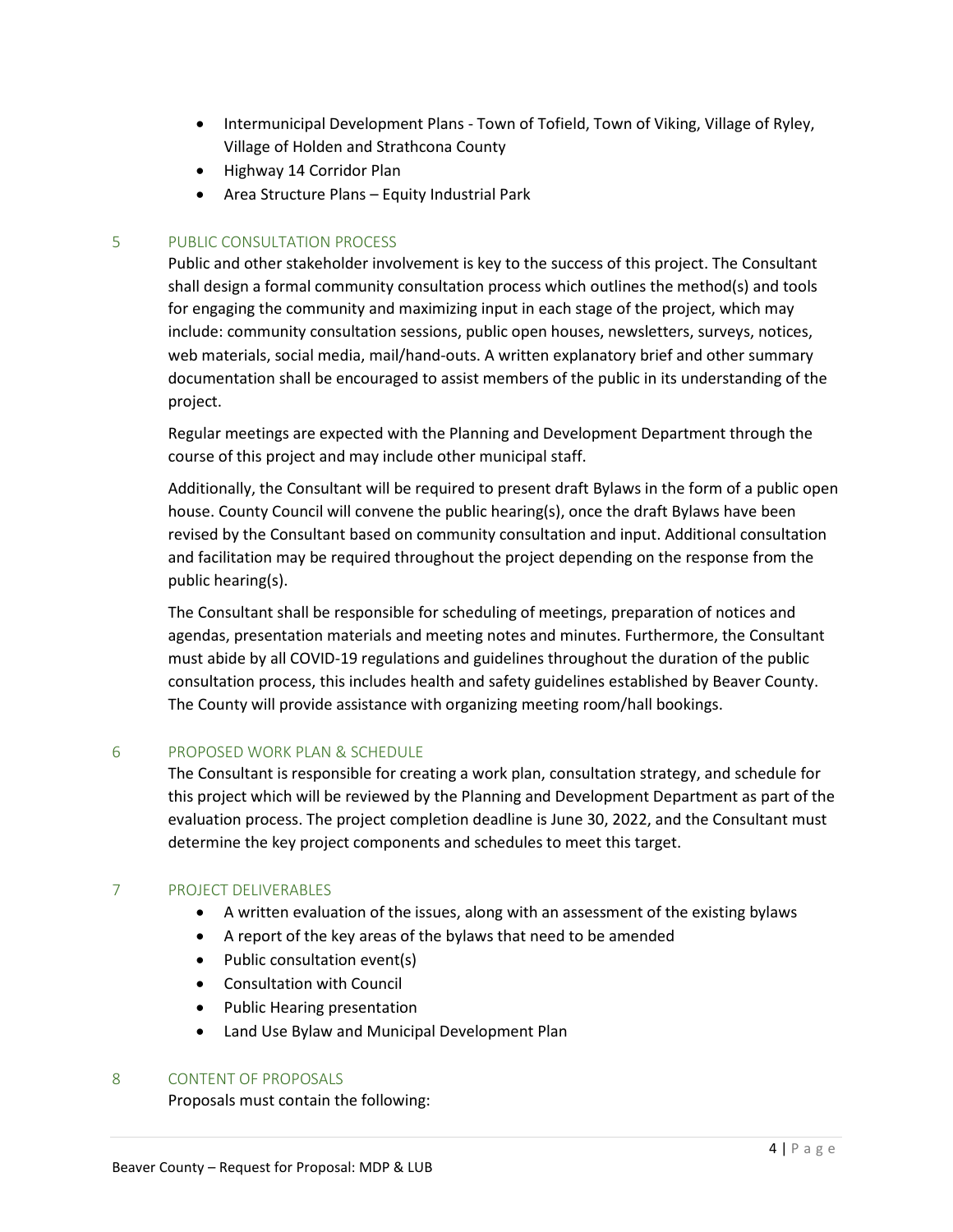- The Consultant's understanding of the assignment, including an explanation of the approach and methodology to be used to achieve the objectives of the RFP, and an assessment of any anticipated difficulties in performing tasks and the proposed approach for overcoming these;
- Examples of recently completed Municipal Development and or Land Use Bylaw projects and a list of client references relating to the same;
- A work plan and schedule, including a detailed description and costing of all tasks and sub-tasks, timelines, deliverables, meetings and key dates proposed to meet the requirements of the RFP. Furthermore, an estimated cost of any additional work and the nature of work that the Consultant may foresee during the proposal stage.
- A total cost breakdown for the project. Cost estimates should also include the cost of additional public meetings, printing, document reproduction, travel and accommodation, etc. and any other costs of anticipated Consultant work;
- List of employees who will be involved in the project, their role in the process, their relevant recent experience, qualifications and level of involvement on the project. Previous work experience should demonstrate knowledge of rural municipalities and a strong understanding of municipal land use planning.
- Disclosure of any potential conflict of interest if applicable.

# 9 SUBMISSION GUIDELINES

Proposals must be received no later than 4:00 pm MST, December 1, 2021. Interested Consultants will submit their proposal in PDF format via email to kvana@beaver.ab.ca clearly marked **RFP – MDP & LUB.** 

Proposals will not be considered if received after the submission deadline or if lacking any predetermined requirements.

Questions about the RFP must be directed in writing to Kim Vana, Development Officer at kvana@beaver.ab.ca no later than November 26, 2021.

\*any cost or expense incurred by the Consultant that is associated with the preparation of the Proposal, or during any phase of the selection process, shall be borne solely by the Consultant. \*

# 10 PROJECT COMPLETION DATE

Bylaw adoption for both the MDP and LUB should be completed by June 30, 2022.

# 11 EVALUATION OF SUBMISSIONS

The intent of the evaluation process is to select the Consultant best suited to provide the requirements as detailed. It is essential that the team proposed for the project have significant experience with projects of this nature. Failure to adequately demonstrate sufficient team experience and qualifications may result in the disqualification of your submission without evaluation.

During the evaluation process, Proposals will be evaluated based on submission and technical requirements as outlined above. Proposals will also be evaluated based on references,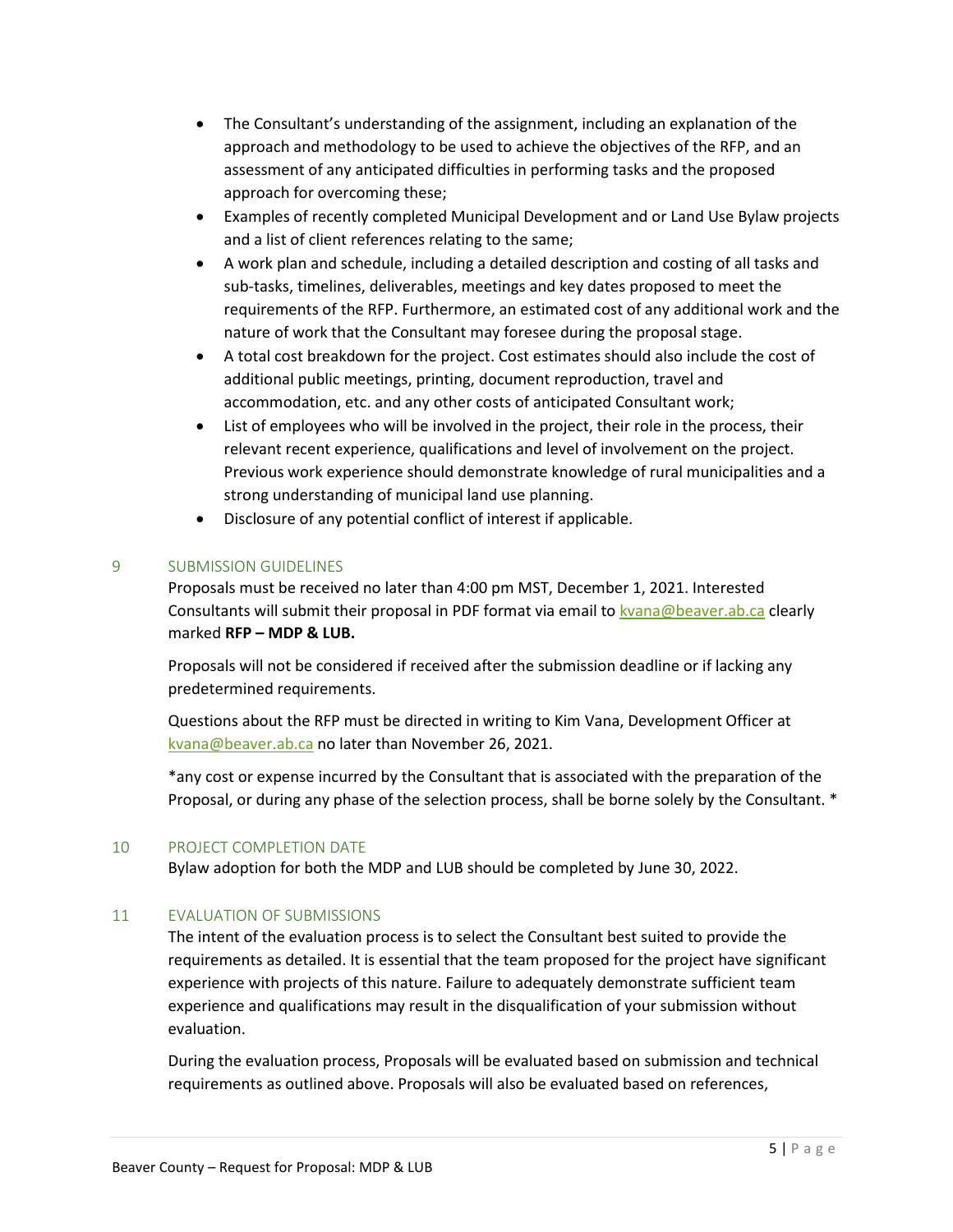experience, qualifications and expertise, understanding of the project, proposed work plan/ schedule, deliverables and project cost.

The County reserves the right to contact any current or previous client, whether referenced or not, to obtain information required regarding the quality of service provision and to use this information in its sole discretion in the evaluation of the submissions.

# 12 ACCEPTANCE OF PROPOSALS

The review and selection of the proposals will be conducted by the Planning and Development Department, who will make a recommendation to County Council. The proposed winning submission must be endorsed by County Council.

The County reserves the right to prioritize and weigh the importance of each criterion confidentially and to make any selection it deems prudent. Responding firms or individual participants acknowledge by their participation that such selection is not subject to protest or contest.

The successful Consultant will perform a variety of duties as agreed upon in the final negotiated Work Plan. If the County and the select Consultant are unable to agree on the terms and conditions at this point, the County may exercise its right to negotiate with other Consultants.

Furthermore, the successful Consultant must abide by all national, provincial and municipal COVID-19 regulations and guidelines throughout the duration of the project. This includes health and safety guidelines established by Beaver County.

The County reserves the right to reject any and all proposals received in response to this request for proposal and is in no way bound to accept any proposal in relation to this RFP.

# 13 BUDGET

The Consultant shall supply a detailed task list, itemized cost estimate, work plan, and a total proposed cost of the project, including all consulting fees, disbursements, contingencies and all other costs associated with implementing the scope of work. It is the responsibility of the respondent to anticipate and clearly identify all tasks required to satisfy the requirements of the RFP.

The successful Consultant will be responsible for submitting detailed invoices which describe the work undertaken within each invoice time period, the personnel employed and hours expended by the hourly rate, disbursements, total fee for each invoice, and total budget expended/remaining on the project. The Consultant shall advise the County if this target cannot be met at any time prior to or during the project work and should not undertake any work that would cause the budget to be exceeded without written permission from the County.

#### 14 OWNERSHIP OF PROPOSALS

All documents, including proposals, submitted to the County become the property of the County. They will be received and held in confidence by the County, subject to the provisions of FOIP.